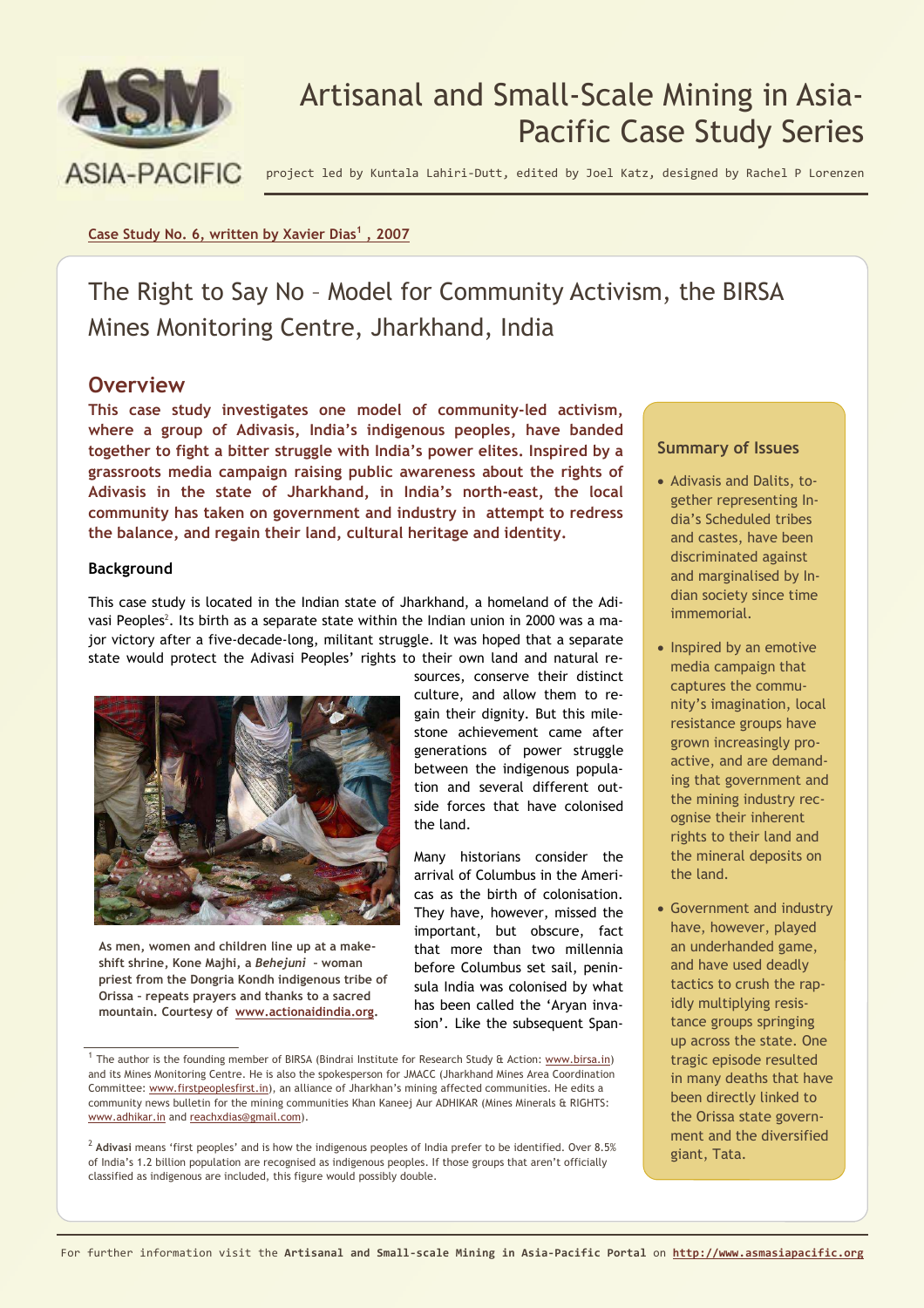#### **Continued from page 1 - Background**

ish, another race of 'conquistadors' came over land from present day central Europe, crossed the Indus River that borders Pakistan and India, and settled in India.

According to D.D. Koshambi, a renowned Indian scientist who championed a new interpretation of Indian history, the Aryan invasion was not only motivated by the conqueror's desire for better pastoral lands, but also for the technology of metal extraction. Colonisation did not end with the Aryan invasion. In the early 1500s Mogul invaders swept across India, establishing the Islamic Mughal Dynasty which lasted for 200 years. By 1757, the British East India Company's influence had begun to spread across the subcontinent, and before long the company had direct control over all trade in the East Indies.

The Company transformed from a commercial trading venture to one that virtually ruled India and other Asian colonies, as it seized control of auxiliary governmental and military functions, until the British Crown assumed direct rule in 1858, following the events of the Indian Rebellion of 1857 $^3$ .

As Gupta explains, even though India won independence in 1947 after a long and bitter struggle with British Raj, little changed for the millions of dispossessed and marginalised Indians. He explains, "Independence continued the process of colonisation, simply creating a fourth world within the third world"<sup>4</sup> .

*"Independence continued the process of colonisation, simply creating a fourth world within the third world."* 

<sup>3</sup> John Keay, The Honourable Company - A History of the English East India Company, <u>HarperCollins</u>, London, 1991

<sup>4</sup>Fourth World Dynamics – Nirmal Sen Gupta et al

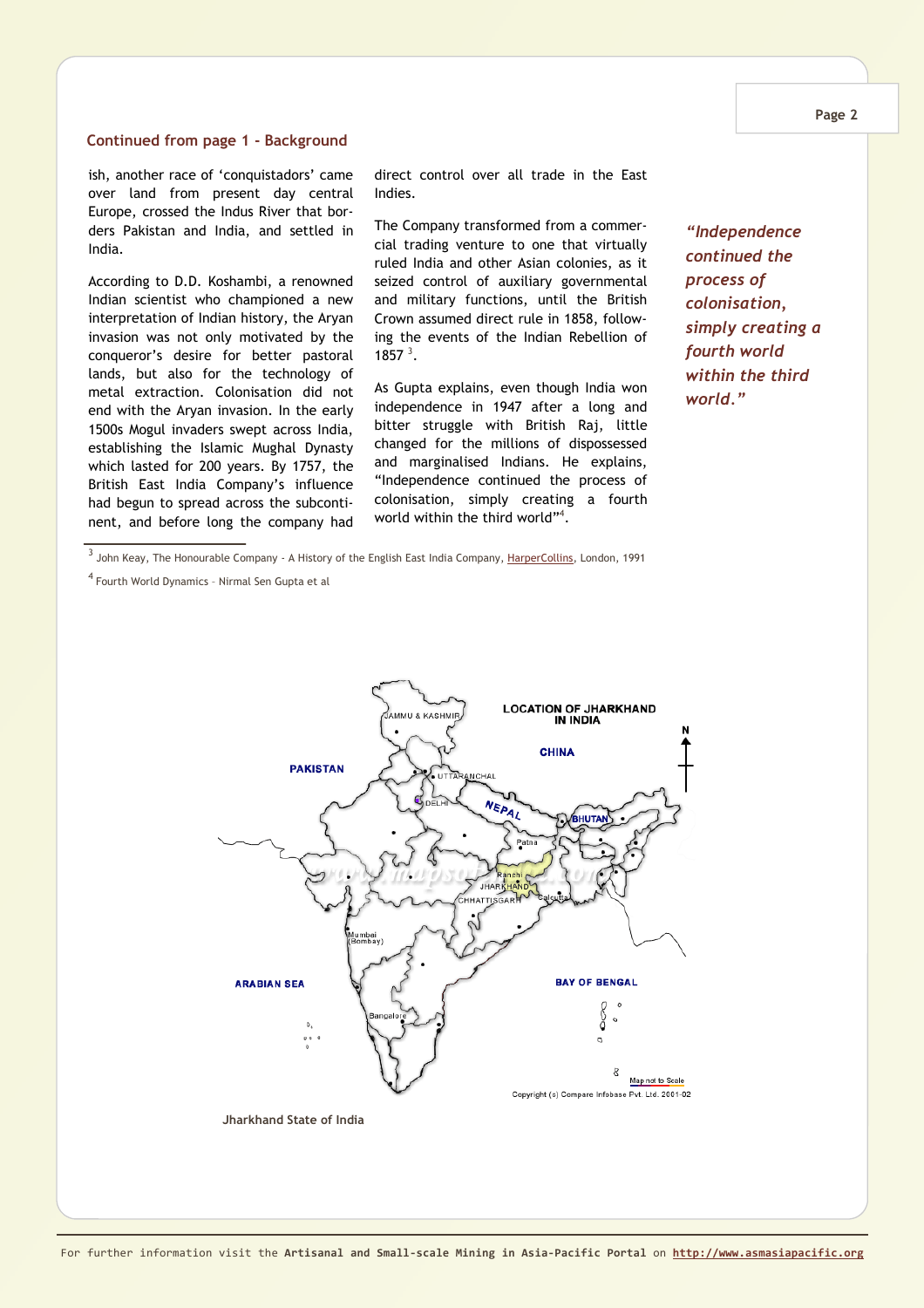### **The Issue**

In Jharkhand, as in most indigenous peoples' homelands around the world, mining and logging have together formed the backbone of the economy. But these activities have impacted tribal populations acutely, pushing them off the land and away from their traditional subsistence farming livelihoods, leaving them in abject poverty, landless and jobless.

The growing domestic and global demand for cheap primary products, fuelled by free market economics and Asia's rapid industrialisation, has driven India's government and commercial enterprises to develop the natural resource sector, plundering the land at an unprecedented rate.

One Adivasi victim of the government's policy of unregulated resource extraction explains, "The government justifies its action by telling us we have to make this sacrifice in the name, and for the greater glory, of National Development."<sup>5</sup>

Dias explains, "Ironically, this spectacular progress – given the sugar-coated label of National Development - has seen 50 million<sup>6</sup> people uprooted from self-sustaining livelihoods and thrown into the gutters of industrial townships. Sixty percent of them are Adivasi and Dalits (outcasts), and most have not received any compensation in spite of losing their jobs and their land."

He continues, "The government has made the empty gesture of providing a small number of dispossessed Adivasis with token employment on development projects, but generally the work is tedious, poorly paid and offers little security. Also, the government can cynically exploit this vast pool of new 'wage earners', paying them meagre wages to do backbreaking work, and casting them aside when they're unneeded."

"Not surprisingly, women and children are usually the ones who suffer the most", he

explains. "For generations Adivasi women have shared the same status as men in these traditional, subsistence communities. Now things are completely different. They're confined to dirty male-dominated mining towns and shanty settlements, where they're treated as second-class citizens, and face toxic and hazardous pollutants in their water, air and food." $^7$ 

#### **Figures Reflect Adivasi's Grim Future**

The best way of assessing a community's standard of living is to look at the locals' life expectancy, infant mortality, and male/ female birth ratios. From this perspective, Jharkhand's Adivasis face a grim future. Where words can barely do justice to their wretched existence, figures are more illuminating:

- Although India's average life expectancy has risen significantly since India's independence, from 50 years of age in 1947 to 60 years in 2004, the life expectancy of Adivasis living in and around Jharkhand's mining townships has plunged to a shockingly low 35 years of age.
- In Jharkhand's mining townships the infant mortality rate is over 125 per 1000 births. (The BPD Progress Report 9 Oct  $2000^8$  of Koraput mentions 95 per 1000). This is one of the highest infant mortality rates in the world.
- BIRSA studies show that while male/ female ratios at birth are about equal, there is a discrepancy between adult male/female ratios in the region. While there are more females in villages not directly affected by mining, around the mining projects there are more men $^{9}$ . This suggests a trend of female infanticide, a common practice among India's poorest, who feel that girls are a burden on the family.

 $<sup>5</sup>$  Voice of an evicted victim of Asia's first open pit coal mine Rajmahal, in the video documentary 'Rajmahal</sup> R.I.P.'

 $<sup>6</sup>$  These are Central Government's own figures. The actual numbers are probably double this.</sup>

 $<sup>7</sup>$  Dias X. 'Wealth Creation & Adivasi Homelands' September 06</sup>

<sup>8</sup> This short report summarises the principal conclusions of a one-day workshop held in Calcutta on 6th September for the Business Partners Development (BPD) Natural Resources Cluster, an initiative of the Overseas Development Institute. The workshop was convened to review and learn lessons from the most recent partnership activities relating to social management in the mine impact area (MIA) of the Sarshatali coal mining project.

<sup>9</sup> Based on observations and surveys undertaken by BIRSA representatives.

*"Ironically, this spectacular progress has seen 50 million people uprooted from self-sustaining livelihoods and thrown into the gutters of industrial townships. Sixty percent of them are Adivasi and Dalits (outcasts), and most have not received any compensation despite losing their jobs and their land."* 

*"For generations Adivasi women have shared the same status as men in these traditional, subsistence communities. Now things are completely different. They're confined to dirty male-dominated mining towns and shanty settlements, where they're treated as secondclass citizens, and face toxic and hazardous pollutants in their water, air and food."*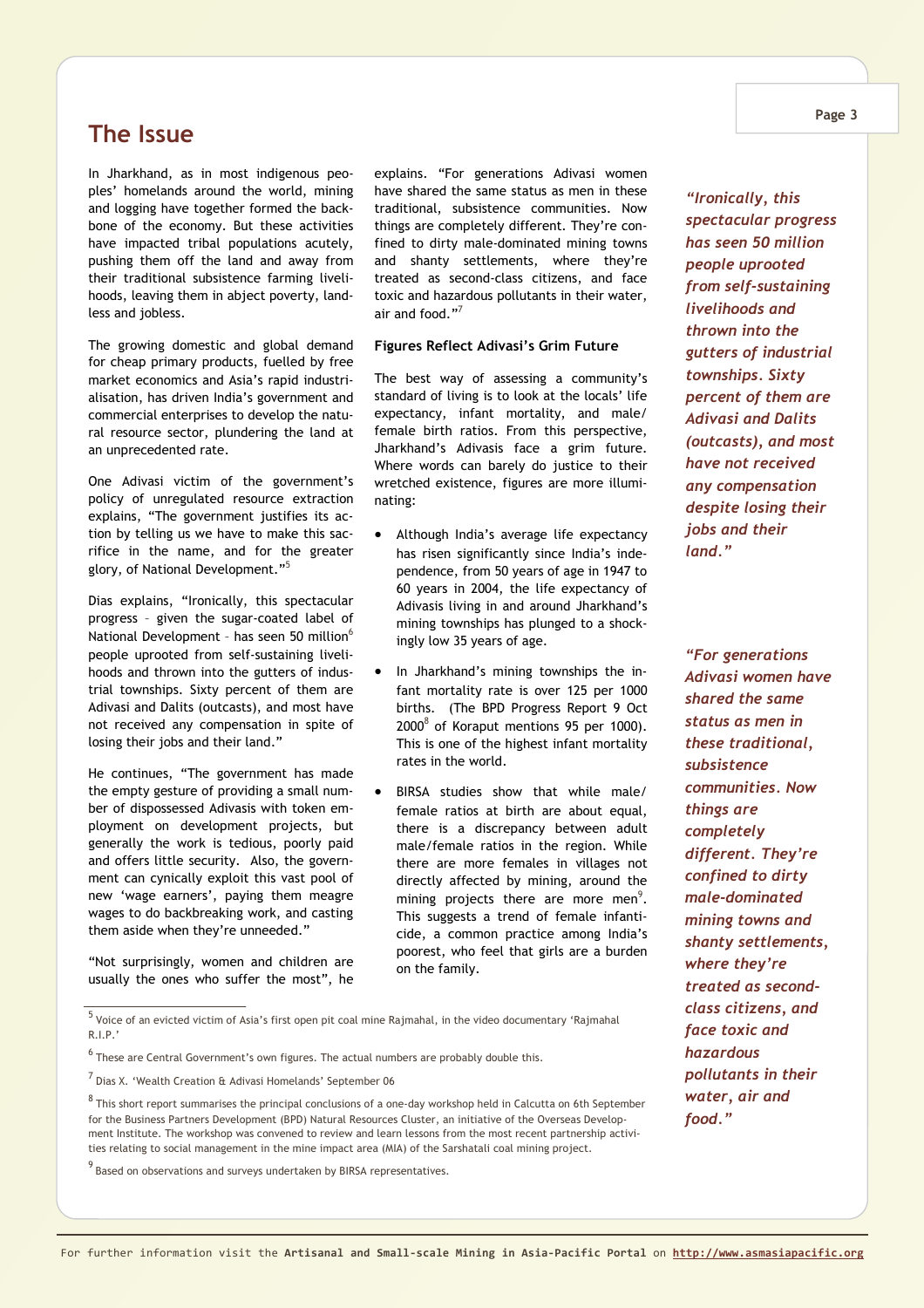### **Adivasi Activists Take Action**

One weak link that has impeded the progress of the Jharkhand Movement<sup>10</sup>, since it started up more than 200 years old, has been the lack of a dedicated space to base their operations and a focused action plan to achieve their goals. In an effort to redress this problem, a group of Adivasi activists came together in 1988 to establish a public institution called Bindrai Institute for Research Study & Action.

The organisation is partly named after the martyred Adivasi leader Bindrai Manki<sup>11</sup>, who was hanged in 1833 for resisting British attempts to extend their territories into his homeland. The acronym BIRSA is the name of another martyred Adivasi leader, Birsa Munda<sup>12</sup> (1875 -1900), who fought British attempts to privatise land holdings which had been traditionally defined as common lands.

BIRSA focuses on five key areas, which include human rights, forest people's rights, women and health, language and culture, and responsible resource management. The Mines Monitoring Centre (MMC) promotes responsible resource management to both the community and mining ventures.

From the earliest days BIRSA made mining and Adivasi Rights a top priority. With only one full-time staff member and underresourced, BIRSA was poorly equipped to take on this enormous challenge. BIRSA leadership was very conscious of this and anticipating the impact of the free market economy on this mineral-rich region, they made a timely move to set up a better resourced centre dedicated to helping the victims of the mineral industry and addressing the ecological impacts caused by environmentally irresponsible mining practices.

It took one year before BIRSA raised enough funds to launch the MMC, which was officially established in June 2003, on the 103rd martyrdom day of Birsa Munda. The Centre was opened by the village high priests of the different Adivasi tribes in accordance with Adivasi rites. The wives of two of our martyred colleagues inaugurated it with a pledge that all the activities of this Centre would follow in the footsteps of, and be dedicated to, our ancestors who fought bravely against colonisation.

From the very beginning, BIRSA members agreed that the MMC had to set an agenda that facilitated the NGO's mission statement – empowerment for Adivasis. They also knew that compared to the government and powerful mining enterprises, they were literally small fry. If they were to have any chance of standing up to these behemoths, they would have to devise an inventive and effective plan of attack.

With little or no experience in community activism, they had to quickly develop the skills that would enable us to take on our rivals more effectively. Following this logic, BIRSA members sat down and made a concerted effort to design a focused strategy that brought together all the stakeholders and mobilised the community.

#### **Examples of Initiatives Launched to Facilitate BIRSA Objectives**

- Mines Monitoring Centre (MMC) A resource centre that engages in research and community training, and launches media campaigns that advocate the Adivasis struggle.
- Jharkhand Mines Area Coordination Committee (JMACC) An alliance of organisations that represent mining affected communities.
- Khan Kaneej & ADHIKAR (People's Natural Resources Rights) A monthly education broadsheet in the language and idiom of the communities.

*beginning, BIRSA members agreed that the MMC had to set an agenda that facilitated the NGO's mission statement – empowerment for Adivasis. They also knew that compared to the government and powerful mining enterprises, they were literally small fry. If they were to have any chance of standing up to these behemoths, they would have to devise an inventive and effective plan of attack.* 

*From the very* 

<sup>10</sup> The **Jharkhand Movement** is defined by the numerous wars, revolts and rebellions that have occurred over the years against hostile colonisers. Since India's independence, the movement has struggled for indigenous rights including those of self-determination, land rights and labour rights, and fought against big development projects and military expansion.

<sup>11</sup>**Manki** is a chieftain or headman of a group of villages.

<sup>12</sup> Although **Birsa Munda** was sentenced to death by hanging the British feared a rebellion, so they commuted his sentence. Instead they transferred him to a cholera ward inside the jail where he contacted the disease, dying shortly after.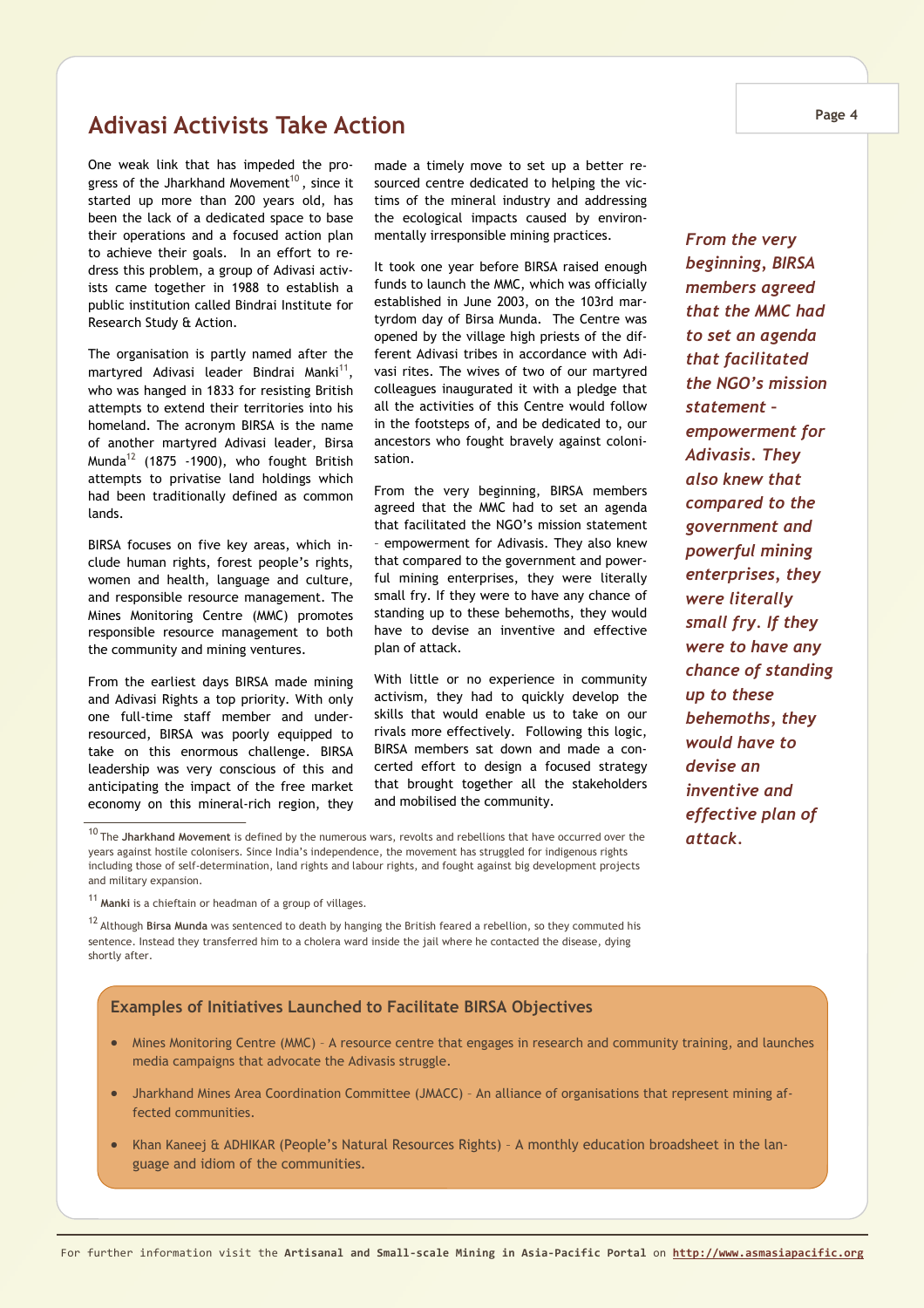

**Map of deposits of minerals across Jharkhand** 

### **Breaking Myths**

Although the mineral industry has been operating in Jharkhand for the past 150 years, the various contemporary social movements have failed to identify this industry as the primary source of their problems. They viewed mining as an issue of 'displacement' only, downplaying the effects and failing to identify the more insidious consequences. For this reason, they only called for fair 'compensation', 'rehabilitation' or 'relocation'.

Since India has a high population density, virgin lands are not available for the development of mining and industry. The government therefore draws on an archaic relic of British rule called the Land Requisition Act of 1894 to 'sequester' the lands of farmers and forest dwellers, known as **green field lands**<sup>13</sup>, even though doing so violates two important principles. These principles are

defined in the constitutional provision for the protection of Adivasi rights, known as **Schedule V**<sup>14</sup>, and a piece of legislation calling for the protection of Adivasi owned lands, known as the Chota Nagpur Tenancy Act, which falls under the Constitution's (Sixty-sixth Amendment) Act 1990.

Once the land is appropriated, the government then sells the land off to industry and commercial interests, another illegally dubious step, at give-away prices. To legally justify their actions, industry and government officials coined the term 'displaced people' to give these dispossessed people legitimacy, soft-pedaling a policy that destroys so many people's lives.

By driving the Adivasis off their own land, and not offering viable alternatives, not only do they end up penniless and destitute, but they

*Once the land is appropriated, the government then sells the land off to industry and commercial interests, another illegally dubious step, at give-away prices.* 

#### **What Do We Mean by Empowerment?**

According to BIRSA, the first step to 'empowering the community' is to handpick a group of effective and popular leaders from the victims' communities. These community leaders are responsible for raising public awareness among locals, and challenging long-held assumptions that they are powerless and destined to a marginalised and impoverished existence. Another crucial step in 'empowering the community' is to encourage the Adivasis to question their deep-seated beliefs by reinterpreting their own history.

<sup>13</sup> **Green field lands** are former agricultural or forest lands that have been appropriated for mining uses.

<sup>14</sup>The **Schedule V** (or Fifth Schedule) of the Indian Constitution provides for the administration and control of tribal lands (termed 'scheduled areas') within nine states of India. The Fifth Schedule guarantees that the Adivasis' rights to their land and natural resources be protected from hostile take over by outside non-tribal forces.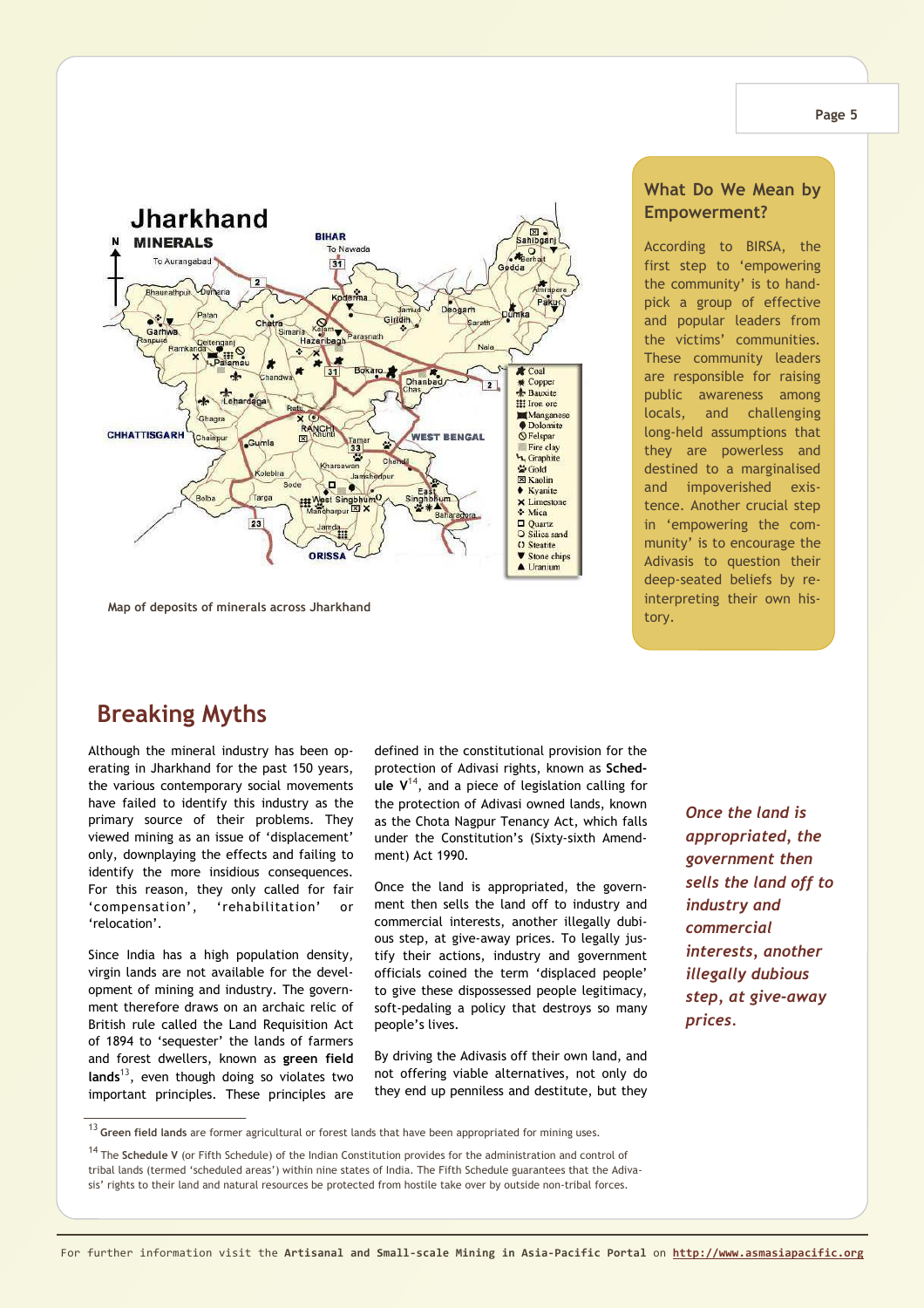### **Continued from page 5 - Breaking Myths Page 6**

become trapped in a socioeconomic and cultural limbo where they lose their sense of dignity and self-identity. Based on this logic, it might be more appropriate to use stronger language, like 'ethnocide', 'genocide' and 'extermination', to describe the social, psychological and ecological impacts of the mineral industry on the Adivasi people.

The choice of language is a political one. By limiting the demands to fair compensation, one accepts the false claim that the mining companies are legally sanctioned and morally vindicated in their actions as long as the mandatory statutory compensation is paid. Such interpretations benefit industry, but cost the Adivasis dearly, for they deny them their cultural, political and economic rights. Besides it denies them their constitutional rights that ensure the protection of their land and the natural resources that fall on those lands.

By taking a stand on our ownership rights to the land and its natural resources - in particular minerals - we were attempting to shatter the myth that government and industry implement responsible policies regarding Adivasi rights, exposing the ugly truth that the 'powers that be' play an exploitative and underhanded game.

### **MMC Inspired Slogan Changes Lives**

One critical tactic employed to effectively convey our message to the stakeholders was to raise a mass awareness that Adivasis had inherent ownership rights to their own minerals. To help get this message across, MMC designed a pedagogy that would facilitate the transfer of these ideas to our people. The MMC team captured the zeitgeist with the catchy slogan "Minerals are ours, not just stakeholders… but owners". Simple, relevant and striking, the slogan helped trigger a change in the way the victims perceived their reality. For the first time, Jharkhand's Adivasis started to see themselves as the proud owners of their own mineral resources, rather than vassals, instilling them with a sense of dignity.

Different forms of media were used to spread this slogan. A striking calendar poster was designed by our Media and Publications Unit, which we sold at all our meetings and public awareness campaigns. With the above slogan splashed boldly across the bottom, the poster was emblazoned with colourful pictures of the martyred Adivasi leader, Birsa Munda, and the pop-icon and Latin American revolutionary leader, Che Guevara. It called on the people to join in the footsteps of these martyrs in their struggle against colonialism. An impressive ten thousand copies were sold within the campaign's targeted area (see **campaign poster**.

*The choice of language is a political one. By limiting the demands to fair compensation, one accepts the false claim that the mining companies are legally sanctioned and morally vindicated in their actions as long as the mandatory statutory compensation is paid.* 



*Simple, relevant and striking, the slogan helped trigger a change in the way the victims perceived their reality* 

**Campaign Poster and 2005 Calendar**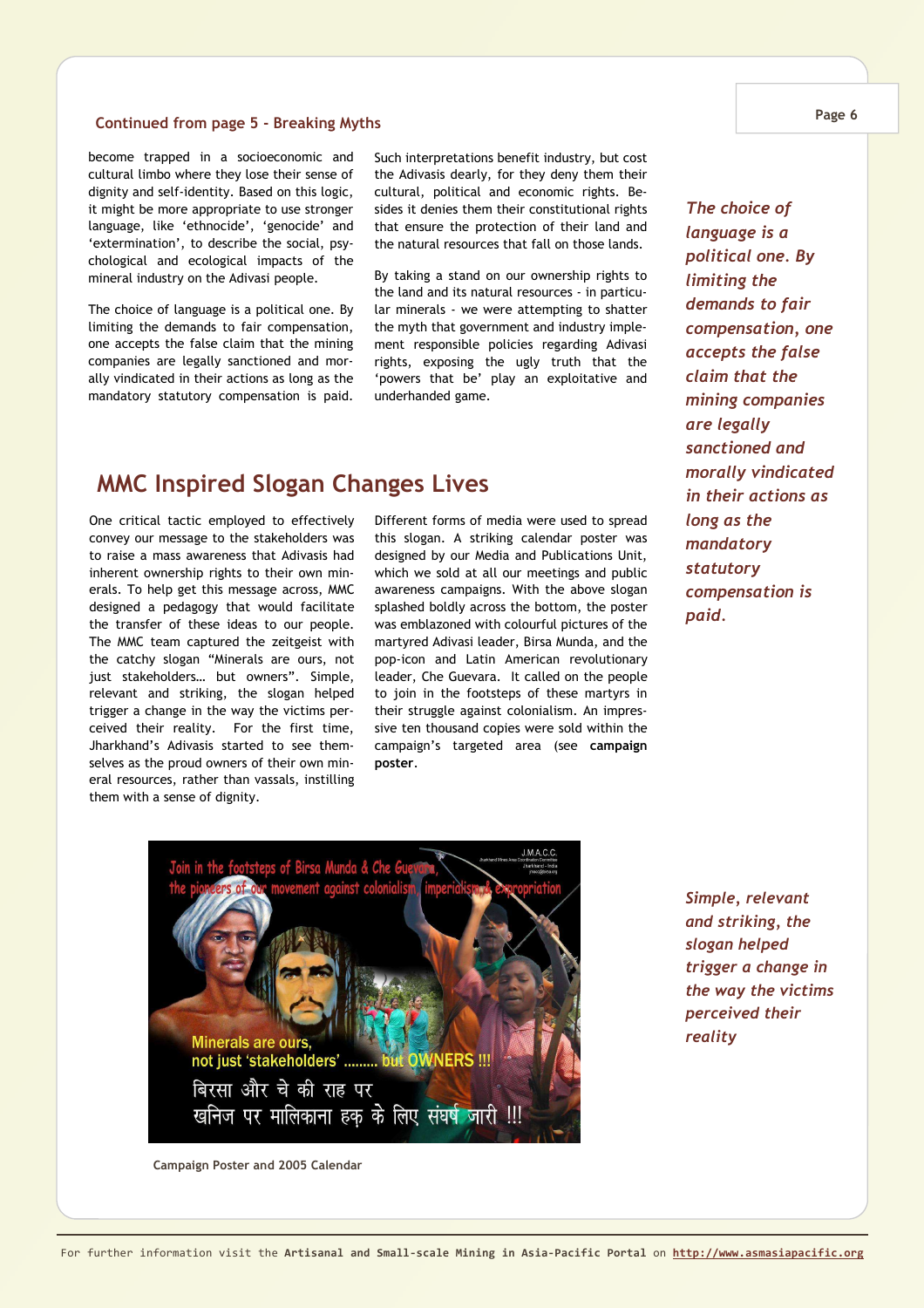### **Documentary Galvanises Community**

In June 2003 BIRSA MMC also released its first documentary video 'Pachuwara + 32'. The production was a major achievement, as we were able to make it in-house without professional help and on a very low budget.

Pachuwara + 32 told the story of a coalition of thirty-two Santhal villages<sup>15</sup> who courageously took on the statebacked mining giant Eastern Minerals & Trading Agency (EMTA).

Drawing wide publicity, the documentary helped to electrify the Pachuwara Block Division's flagging and uninspired people's movement. The main voices in the documentary were those of the women from those villages.

Other women from distant villages described how empowering it was to see these women speak out about the injustices they encountered every day.

<sup>15</sup> **Santhal Adivasis** are the largest Indigenous nation in the world. They are found mainly in the states of West Bengal, Jharkhand, Assam, Orissa and Bihar

### **Ten More Documentaries**

Over the next three years, the MMC team produced ten more documentaries about the Adivasis struggle, over two series, focusing on two critical themes. The first series, called Poison Pits, exposed the social and ecological devastation resulting from local mining operations. The second series, entitled Rhythms of Resistance, narrated stories of the resistance movements from their earliest days, tracing their evolution and their struggles. People flocked to view them.

The films are shown at night on a big screen through an LCD projector, and each screening draws at least one thousand people.

The campaign, supported by the posters and the films, continues to travel around all the areas where mining leases are granted. Through its public awareness initiative, MVF allowed the community, for the first time, to see themselves and their history in a positive and dignified light.

This new perspective resonated deeply with the community, especially the women and children. It also gave the local villagers a fresh confidence that has boosted the leadership potential within our own staff team, not to mention being a source of inspiration for emerging village activists.



**An Indian man from the Erikala tribe cuts slices of bamboo trunks in the Mahbubnagar district of India's southern state of Andhra Pradesh. The Erikala tribe is one of the Adivasi or Scheduled Tribes entitled to special government attention under the Indian Constitution. Together with the Scheduled Castes, they compose over 24% of India's population. Courtesy of AFP/Getty Images.** 

### **MMC Offers Adivasis an Alternative**

In 2005 the government launched an aggressive sell off of mining leases in dense forest and multi-cropped farm lands. Since our opposition to green field mining is deeply rooted in the Adivasi cultural tradition of holding lands as sacred, we refused stand by idly and watch the destruction of our life-sustaining farm land and biodiversity-rich

forests. To date, the Adivasis and Dalits have been India's largest involuntary contributors of land, water and forest for mega-development projects, but have gained little or nothing in return for making this enormous sacrifice. Finally, the people are taking a stand, and are refusing to bow down to the power elite any longer.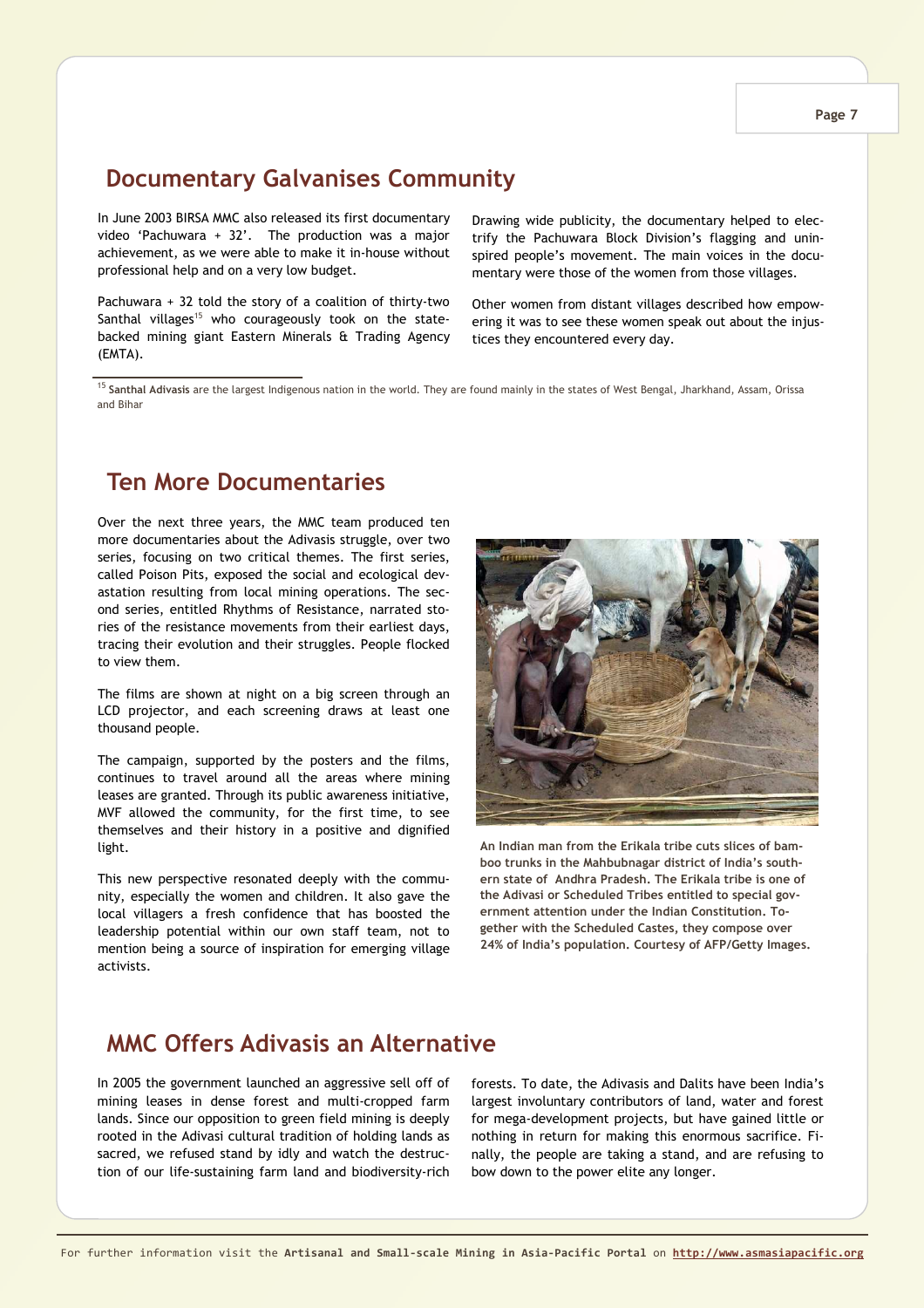#### **Continued from page 7 - MMC Offers Adivasis an Alternative**

To protect the Adivasi and Dalit's land it was vital to design an integrated strategy to minimise the impacts of mining on the marginalised Adivasi communities. With this goal in mind, we sketched out an action plan incorporating these features, to: realistically value the mineral resources existing on Adivasi and Dalit land; introduce more environmentally and socially responsible extractive and processing methods; challenge the defence sector's overconsumption of the nation's minerals, at nearly 20-30% of total production; and, develop viable alternative vocations to mining, such as agriculture and small business.

In an effort to push this action plan, MMC came up with a second powerful slogan focusing on the negative impacts of mining, and farming as a viable alternative – "Mines Eat Us, Agriculture Feeds Us". Boldly inscribed across our 2005 calendar and posters, this emotive metaphor helped to galvanise the community, stirring up the people's emotions. Like the first slogan, this message captured the spirit of the Adivasi people striking a deep chord by closely reflecting their grievances and world view.



**Provocative slogan 'Mines Eat Us, Agriculture Feeds Us' on Campaign Poster and 2006 Calendar** 

*"To date, the Adivasis and Dalits have been India's largest involuntary contributors of land, water and forest for megadevelopment projects, but have gained little or nothing in return for making this enormous sacrifice."* 

### **MMC Media Campaign**

MMC's media campaign spread like wildfire, quickly raising awareness of the Adivasis' plight, not only locally, but across the entire country. Inspired by MMC's success, several other social movements, including those working in non-mining related areas, took on the slogan 'ownership rights'. Even as far away as Rajasthan, a desert state 2000 km to the east, grassroots organisations adopted the slogan in an effort to advance their various struggles – one example being the fight for indigenous ownership rights to water sources.

This impacted the regional political process profoundly, and political leaders began to find themselves challenged as their game of 'running with the hares and hunting with the hounds' was exposed. Over three years, as the public became more aware of their rights and began to question the government's actions, political leaders were forced to watch their step as communities demanded greater accountability.

With increased public scrutiny and a growing demand for more transparency, political leaders found it increasingly difficult to engage in dubious backdoor dealings with company bosses that left Adivasis landless and destitute. This reflected a seismic shift in the status quo. In the past the mining industry bribed local politicians, and their contracted henchmen, to keep locals in line, silencing any group's that complained too loudly. But the locals' rights could be denied no more, and thing were starting to change.



**An Adivasi family relax outside their home in the Western Ghats, in the state of Karnataka, Western India**

*"With increased public scrutiny and a growing demand for more transparency, political leaders found it increasingly difficult to engage in dubious backdoor dealings with company bosses that left Adivasis landless and destitute."* 

**Page 8**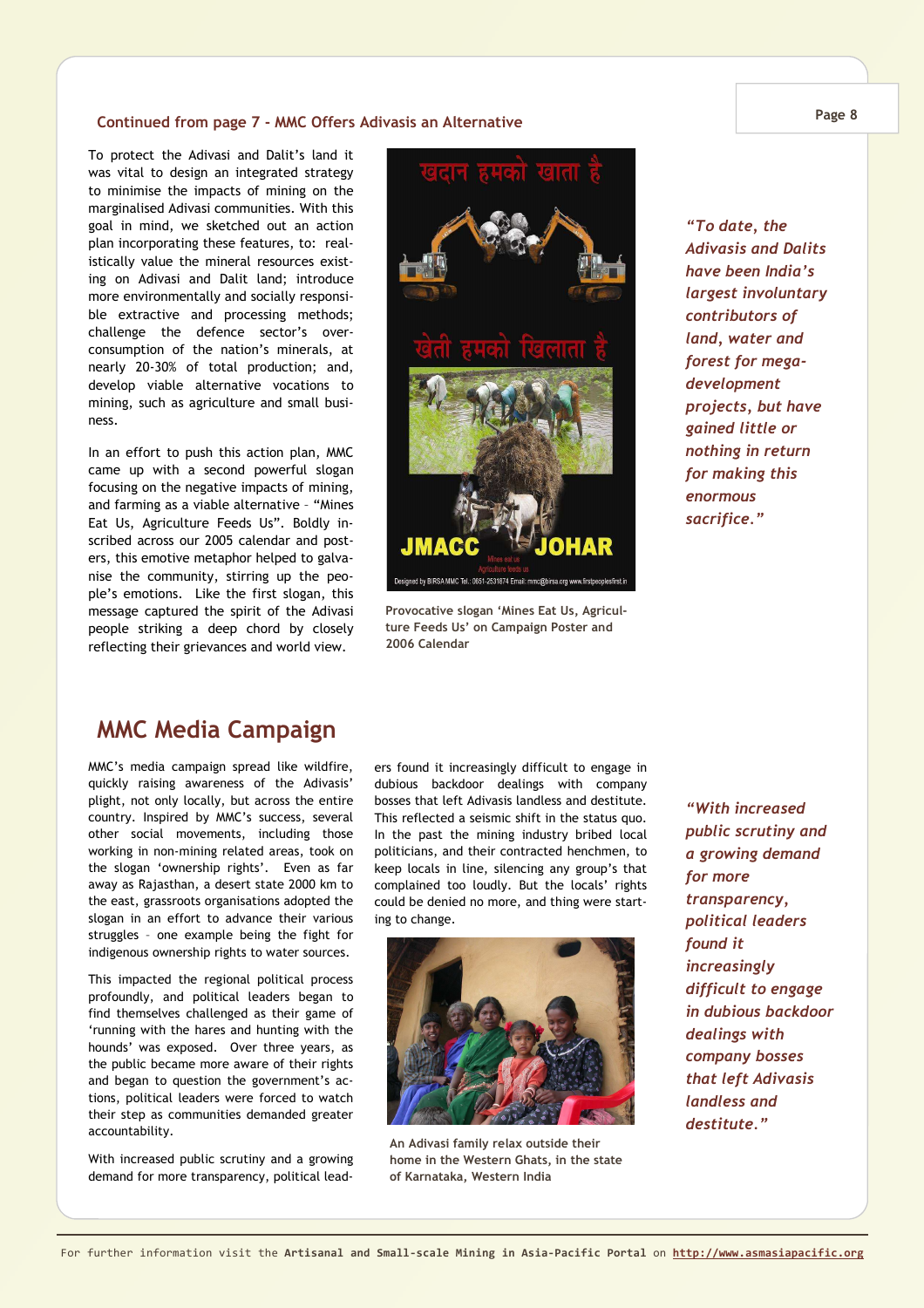### **Adivasi Reject Government and Industry's Overtures**

The story doesn't end here. In response to the Adivasis' growing demands and their new-found confidence, the Jharkhand government announced that it would introduce a 'displacement' policy (was still in draft form as of February 2007) which offers 'displaced' peoples a better compensation package and guarantees that their land can only be requisitioned if the village committees give their approval. This is a milestone achievement considering, to date, the mining industry and the present government have consistently refused to even meet the people's organisations for discussions. By applying pressure at the grassroots level, the community has given the state government no choice but to start talks.

In a surprise move, commercial interests followed the government's lead introducing an 'engagement' package where land owners were offered a certain number of their stock shares as part of the compensation package. Despite these overtures from the government and industry, the Adivasis flatly rejected their offers. This, however, didn't stop mining industry reps who continued to badger land owners, offering more and more after every negative response.

Over the years, the state and industry's unilateral approach to decision-making, which totally ignored the community's opinions and grievances, and their exploitative policies and actions, have only alienated the local population. Now the tables have been turned, and although industry reps and government officials have opened up a dialogue with the Adivasis, they do so reluctantly as they know the communities are more organised, better informed and gaining in confidence. One of the most significant changes in the local community's attitude, is they now appreciate that their land and natural resources can't simply be exchanged for token compensation. They realise that no value can be placed on their land, livelihoods, cultural heritage and identity.

*"One of the most significant changes in the local community's attitude, is they now appreciate that their land and natural resources can't simply be exchanged for token compensation."* 



**Indian woman from the Erikala tribe Koneti Venkatamma, an Adivasi tribe, makes bamboo baskets, at their hamlet at Lingala Mandal, in the Mahbubnagar district of India's southern state of Andhra Pradesh. Courtesy of AFP/ Getty Images.**

**Page 9**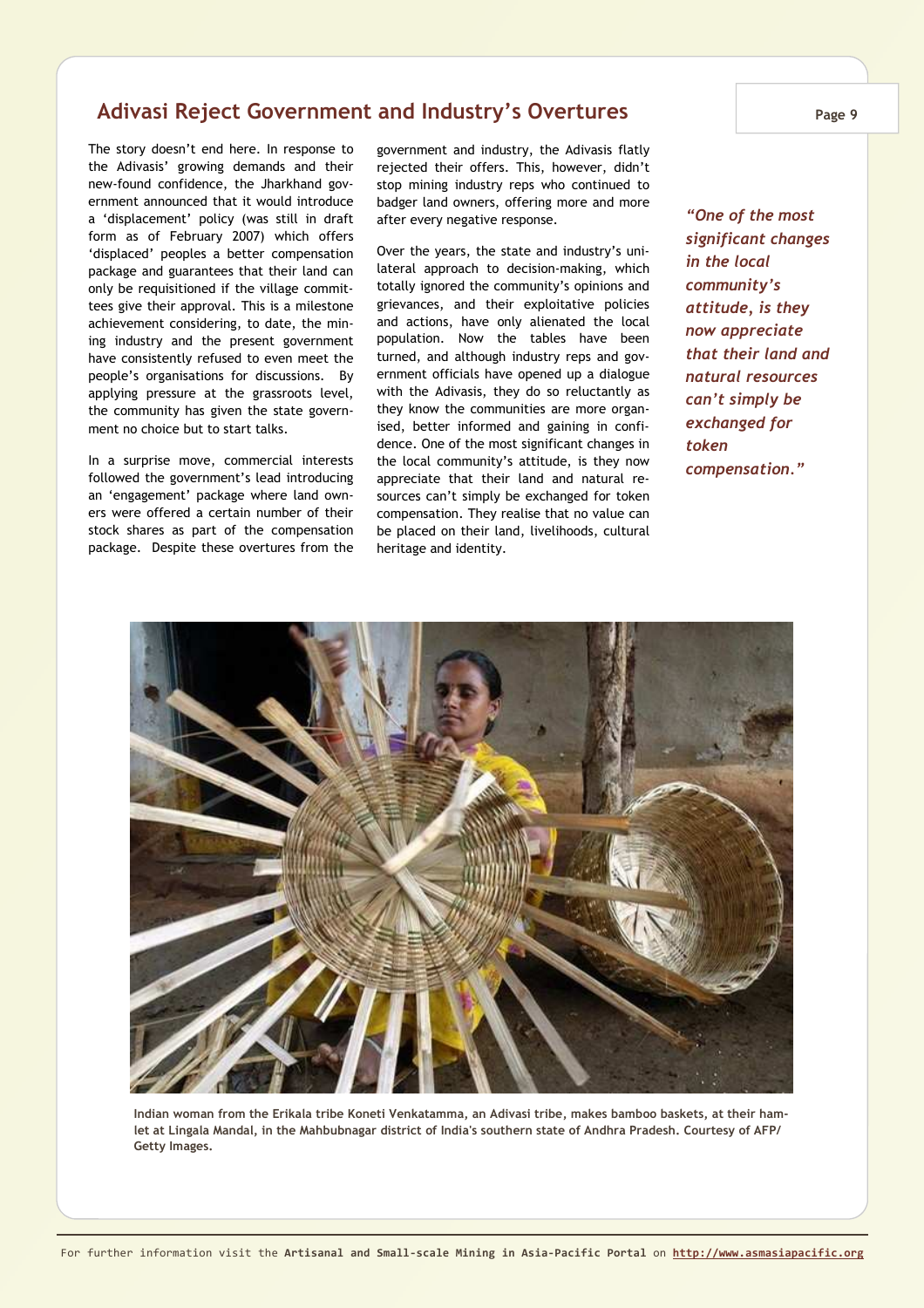*support, as both the High Court and the Supreme Court had already shown that they were strongly aligned with the mining corporations when they threw the Pachuwara case out of court."* 

*"We knew we couldn't count on the state legal systems for* 

## **The Community Demands Rights Are Recognised**

When the incumbent government was reelected in 2005, it went on an aggressive selling spree auctioning off mining blocks to private industry in green field areas. In just three months twenty-two coal and iron ore mining leases and three allied industries' leases were sold to big corporate interests. MMC sprang to action, and we quickly occupied the Adivasi land that was to be sold off before the mining companies arrived. We set about educating the people on their constitutional rights, and explained that they shouldn't surrender their land without a fight.

We knew we couldn't count on the state legal systems for support, as both the High Court and the Supreme Court had already shown that they were strongly aligned with the mining corporations when they threw the Pachuwara case out of court. They had failed in their constitutional duty to protect the Adivasis, so with no other form of recourse, the victims set up their own local resistant organisations to take matters into their own hands. Travelling to each of the twenty-two communities slated for green field development, we campaigned with our posters and videos to inform the locals about their rights

One of the unique features of the MMC campaign was to actively target women, as the female population exhibited a much more intimate connection to the land. As such, they were more tenacious and passionate about achieving the campaign's goals. Our media campaign, which included punchy and simple information pamphlets, posters, and open air video presentations, inspired local activist movements to consolidate their aims and objectives.

All twenty-two communities that had been marked for green field development came together and agreed on a common plan of attack which addressed all their concerns, merging them into one unified action plan. Some of the issues that the action plan addressed included:

- Refusing to give up any more land;
- Forcing the government to scrap the archaic and exploitative Land Requisition Act;
- Expanding the 'compensation packages' offered by government and industry so it provided financial recompense to the thousands of Adivasis who have become landless due to previous land grabs;
- Maintaining the embargo that prevents officials of the government or mining industry reps from entering the areas slated for green field development. To date this embargo has been a success (See Text Box 2).
- Ensuring that government officials do not disrupt the activists during their protests, unless they are meeting their demands.
- Ensuring that politicians and government officials do not speak on behalf of the Adivasis during negotiations with industry and government bodies. The Adivasis must always represent themselves, so they can clearly and unambiguously articulate their real demands. Only in this way can they avoid political spin and hidden agendas.
- Ensuring that when political parties become involved, they can only do so in a legally binding and constitutionally acceptable manner, incorporating the Adivasi's demands into their political agendas, and raising the issues in a legally impartial environment, such as the State Assembly or Parliament.
- Ensuring the immediate annulment of all the amendments enacted that undermine the Chota Nagpur Tenancy Act, and make a concerted effort to bring it back to its original status and legal force.

*"One of the unique features of the MMC campaign was to actively target women, as the female population exhibited a much more intimate connection to the land. "* 

#### **Page 10**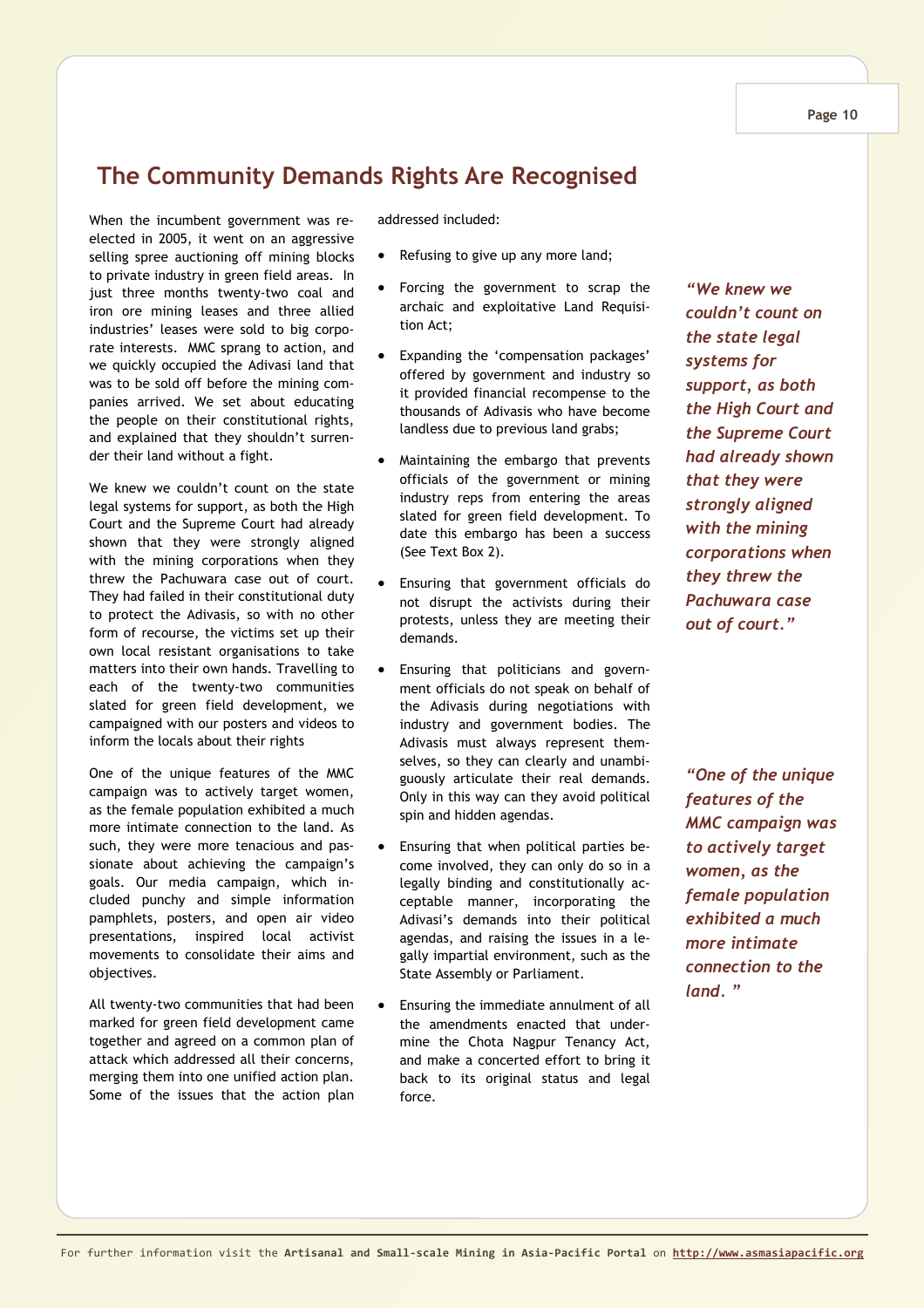#### **Adivasi Action Reflects Anger**

On November 6th 2006 the Adivasi people showed how serious they were about maintaining the embargo they had imposed on industry and the government to stop them from entering the 'contested areas' in response to the 22 slated green field developments and government and industry's murderous policies (See later in article). The highly respected General Secretary of the Council of Adivasi Chiefs, Sri Ontu Hembrom, had gone against community opinion, and approved a green field development project to be undertaken by the ESSAR steel company near the town of Chaibasa in Singhbhum.

When villagers heard about the general-secretary's fait accompli, they were enraged, tracking him down, catching him and hauling him off to Chaibasa. Garlanding him with footwear, they paraded him through the streets, an action considered by Indian mainstream society as a desecration of the person's respect.

It takes strong resolve for villagers to disgrace such an important member of the Adivasi nation, but Sri Hembrom had failed the community by breaking the embargo, and the locals' wouldn't sit by idly. This reflects the community's new-found zeal for protecting their own land.

On 7th February 2007 the State Chief Minister an Adivasi himself had to cancel the foundation stone laying ceremony for a massive thermal plant in the Karanpura valley fearing mass protest.

### **MMC Campaign Opens Up Hostile Communities**

hey grabbec our field mines and greed dumps we now breed Developmen: .......in/deed

MACC  $10H<sub>A</sub>$ 



**MMC campaign poster showing the stark contrast between Adivasi peoples' previous lives on the fields and the new life where even young children toil away at backbreaking labour.**

Another positive outcome of our campaign to 'empower the community' was that previously hostile, indifferent and sceptical communities were now much more approachable. Inspired by MMC's intervention initiative, these Dalit communities were taking a proactive stance on the issues and were demanding change for the first time. This was an amazing achievement, seeing as they had been an oppressed and voiceless caste since time immemorial, and few expected them to have the audacity to stand up against the intimidating power elite.

Even more remarkable is that sociological studies reveal that this assertiveness is totally out of character for these marginalised communities, as the converted (Christian) Adivasis are too pietistic and the nonconverted are too docile, to be political. But this time they've proved the pundits wrong.

*"Inspired by MMC's intervention initiative, these Dalit communities were taking a proactive stance on the issues and were demanding change for the first time."*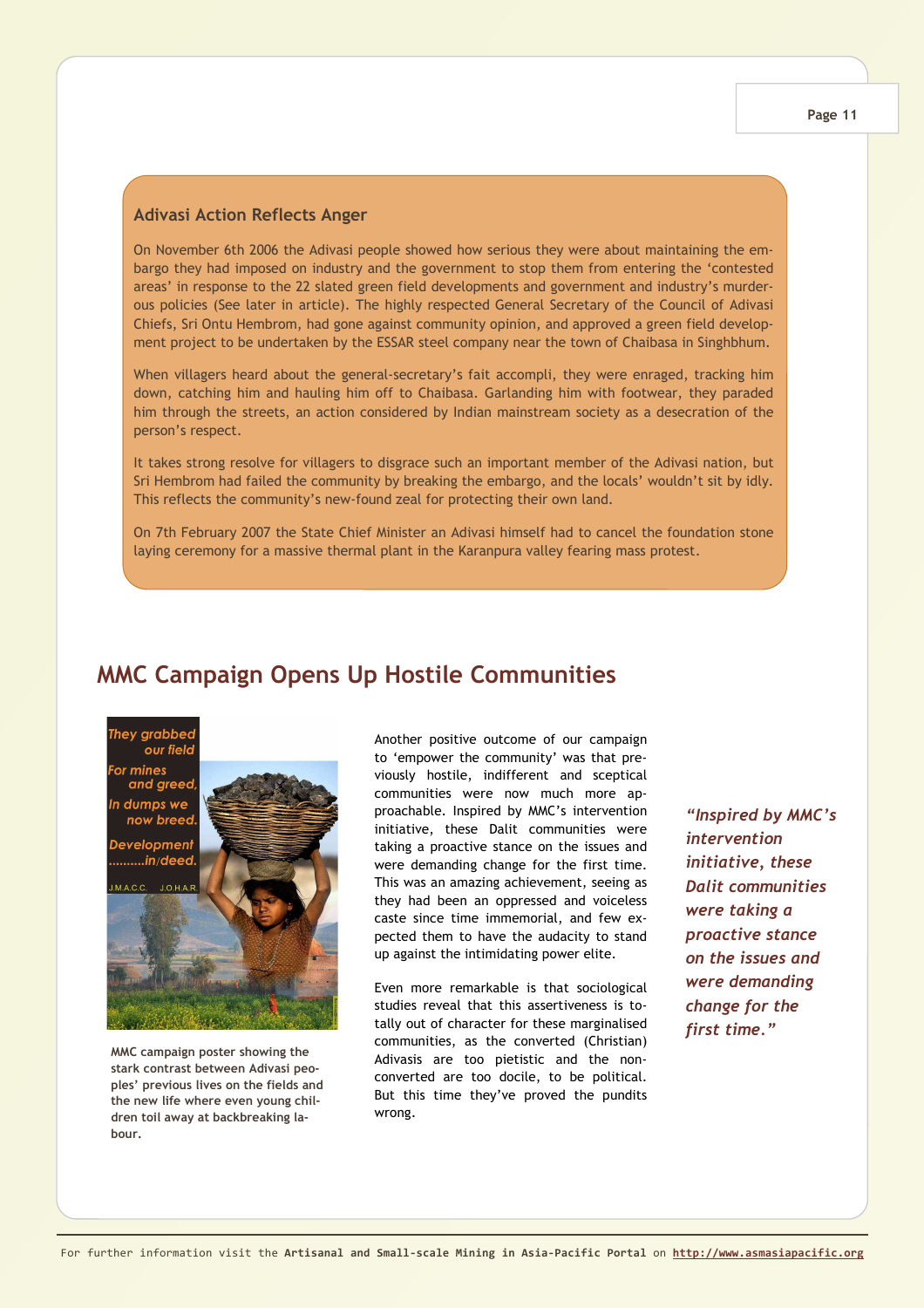#### **Page 12**

### **Forty Resistance Groups**

With over forty new resistance groups forming over a period of only four years, and each one producing as many as twelve new male and female community leaders, activism is experiencing an upsurge in the region. There are now more than fifty new 'first level' leaders and an additional fifty 'second level' leaders who have taken the campaign to at least 200,000 people, radically altering their realities and opening up the consciousnesses .

One of the most impressive figures to come out of this intervention initiative is that all the community leaders are either Adivasis or Dalits, and at least 25% of them are women.

MMC's intervention campaign has changed Jharkhand's political climate dramatically, leading to an extraordinary result –not one single green field mine or industry development has been launched in the state of Jharkhand during the intervention's lifespan.

### **Adivasis Mobilise in Face of Tragedy <sup>16</sup>**

On 2nd January 2006 in the heavily Adivasi populated neighbouring state of Orissa, the state government joined forces with the industry giant, Tata Steel<sup>17</sup> in an effort to stop locals from protesting against a proposed green field development. Afraid that their expropriation of Adivasi land to build a steel plant would trigger riots impeding their development, Tata, in collusion with state authorities, laid landmines on the contested lands, home to the Ho Adivasi people. This deadly tactic was used to stop people from protesting on the land, making it easier for them to move in and snap up the land.

The next morning a large group of people assembled to protest, and stop the progress of the earth movers used to bulldoze their fields. Tripping on the triggers, the protesting Adivasis set off the mined explosives, and tragedy ensued with 13 killed and 40 injured. The site was like a war zone, with bodies being torn apart from the impact of the explosive's blasts. Although some bodies were returned to their grieving families, some weren't and some body parts went missing.

Within a few hours of receiving this news the MMC sprang to action organising a Fact Finding Team (FFT) consisting of members from the human rights organisation Jharkhandi's Organisation for Human Rights JOHAR, JMACC and a journalist from an Italian newspaper. As the first outsiders to arrive at the massacre site, the FFT saw first hand the survivors' indescribable pain and anger, and empathised with the immediate community-initiated embargo they launched, stopping outsiders from entering the crime scene.

After being on the scene for two weeks the FFT released a report<sup>18</sup> in English and in Hindi which proved, irrefutably, that landmines and other weapons had been used against the landowners in an attempt to crush any resistance. Unearthing hard evidence, such as used shells, to use against the government and Tata Steel, MMC were ready to start the assault on the guilty parties.

By the end of the month we had produced a video documentary called 'Tata Landmines Adivasis', uploading it to our website for free downloads. Even though MMC has accused Tata of direct involvement in the bloodbath, the company is yet to deny or admit to MMC's charge.

On 30th January we released this documentary at a mass meeting attended by activists and sympathisers on the site of the massacre, despite and in defiance of a massive police and paramilitary presence. We also prepared

*"MMC's intervention campaign has changed Jharkhand's political climate dramatically..."* 

*"The next morning a large group of people assembled to protest, and stop the progress of the earth movers used to bulldoze their fields. Tripping on the triggers, the protesting Adivasis set off the mined explosives, and tragedy ensued with 13 killed and 40 injured..."* 

 $16$  Sadly, this incident is not unique, being repeated across India where industry and the state clash with marginalised communities trying to defend their rights.

<sup>17</sup> **TATA** is India's largest private sector group. Its steel making division recently took over Corus, an Anglo Dutch company, to become the world's third largest producer of steel. Its automobile division is set to take over FIAT to produce a 'people's car' in the neighbouring West Bengal State. Singur, the planned site for this plant, is a multicropped agriculture region where the farmers are protesting over an incident where six farmers were killed in clashes with the corporate giant.

 $18$  Since the report was released we've received positive feedback and support from the following groups: British based website, Mines and Communities; Cambridge University; Amnesty International; the international human rights group, FIAN, and; a University group from Germany (through SARINI Heidelberg).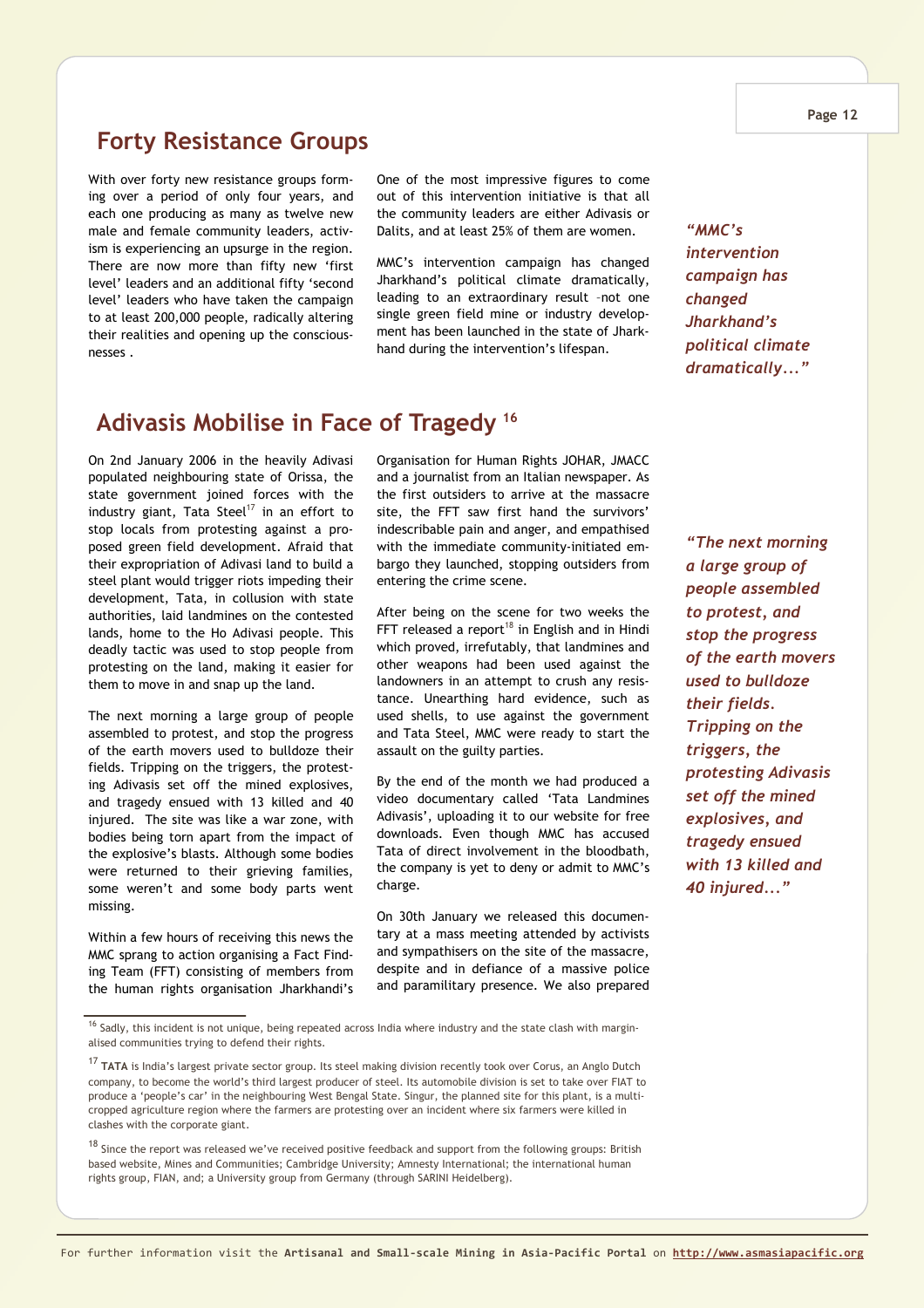#### **Continued from page 12 - Adivasi Mobilise in Face of Tragedy**

large size posters for an exhibition carrying graphic photographs of the incident.

The FFT Report and the video documentary were later requested and referred to by the UN Human Rights Commission, a parliamentary commission and the Central Bureau of Investigation (CBI), the Indian equivalent of the FBI.

Even though the massacre aroused untold anger and grief among the community, MMC's rapid response bolstered the local Adivasi resistance movements, uniting and energising them to take on the state and Tata. In response to the massacre, villagers forced the closure of Highway 200, a major transport route built to truck minerals from Chattisgarh to the ports of Orissa, for export across India and off-shore.

Still blocked off at the time this paper was written, the resistance action hurt the mining operators badly, as they had to find alternative and less accessible roads to transport their loads, slashing into their profits. The resistance movements have stated that they will no longer give up their lands, nor will they stop the road blockade, until the state government recovers all the missing body parts that were torn off those that were killed, and return them to the victim's families.

Unquestionably, this is by far the biggest tragedy that the MMC has ever encountered, but it has proven that in spite of being a fledgling organisation, the inexperienced staff can mobilise quickly and effectively, inspiring the local Adivasi to take action. But the local activists and MMC have had to fight a bitter struggle with an increasingly hostile Tata, who have recruited the support of India's equivalent to the CIA and its most powerful intelligence agency– the Research & Analysis Wing (RAW). In an attempt to crush the local protest movements, RAW has launched an all out campaign of intimidation in the area.

MMC and the resistance movement have responded quickly by turning to the international media in an effort to expose statebacked Tata's flagrant violation of human rights and their use of lethal tactics. When Australia's Special Broadcasting Service (SBS), a public television network, aired a piece on the massacre, it drew global attention to the plight of India's Adivasis and Dalits, and their struggle for land rights, legal representation and recognition.

SBS's coverage of the tragedy was especially poignant, as Tata are currently in the process of establishing a large coal mining project in Australia. Bad publicity has a tendency of firing up the public, and this might prove awkward for Tata's plans for expand its mining operations in Australia.

*"Unquestionably, this is by far the biggest tragedy that the MMC has ever encountered, but it has proven that in spite of being a fledgling organisation, the inexperienced staff can mobilise quickly and effectively, inspiring the local Adivasi to take action."* 

### **Conclusion**

This case study shows that effective community led interventions can radically alter deeply entrenched cultural assumptions and inspire marginalised and deprived communities to take action against otherwise intimidating power elites. For generations, the Adivasis of Jharkhand have been exploited by both the government and industry, but an emotional media campaign launched by the local grassroots organisation, MMC, and its umbrella organisation, BIRSA, has galvanised the local indigenous community to make a stand.

Using sophisticated forms of media, like video, posters and pamphlets, to raise awareness in an engaging and emotive way, MMC was able to capture the zeitgeist. Their message struck a deep chord with the local Adivasis, energising the community to form forty resistance groups that started to demand that the government and industry recognise their inherent rights to their land and the natural resources that fall on that land.

Adivasi's new found confidence forced industry and government to open up dialogues with locals, discussing possible compensation packages for 'displaced' peoples. The Adi-